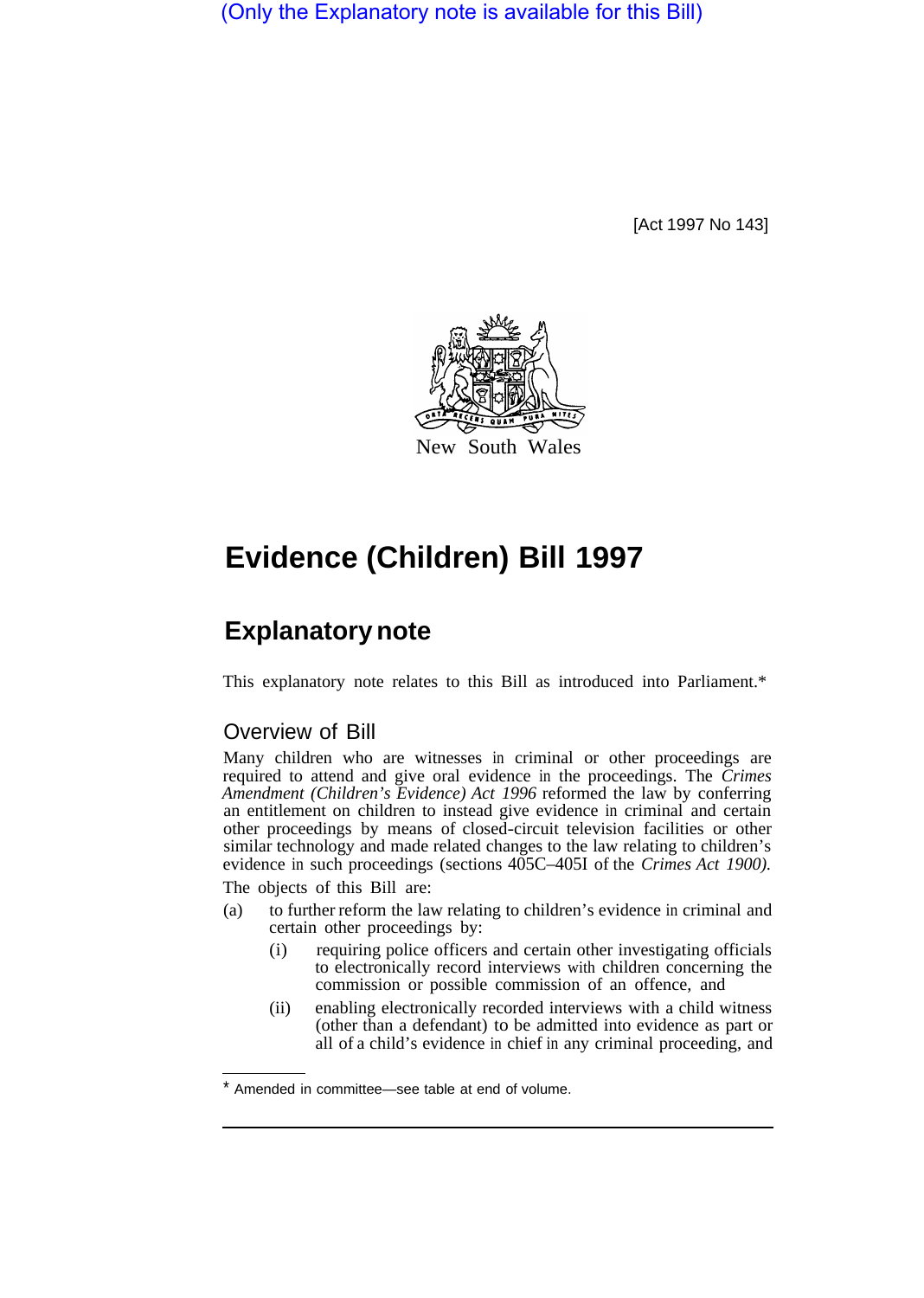Explanatory note

(b) to repeal and re-enact (with some minor modifications) sections 405C–405I of the *Crimes Act 1900.* 

A number of clauses contain bracketed notes in headings, drawing attention ("cf") to the equivalent (though not necessarily identical) provision of the Crimes Act 1900 proposed to be repealed and re-enacted by this Bill.

# Outline of provisions

### **Part 1 Preliminary**

**Clause 1** sets out the name (also called the short title) of the proposed Act.

**Clause 2** provides for the commencement of the proposed Act on a day or days to be appointed by proclamation.

**Clause 3** defines certain words and expressions used in the proposed Act. These include *investigating official, personal assault offence* and *recording.*  Investigating official is defined so that it will include certain police officers and persons engaged, in conjunction with such investigating officials, in an investigation under section 22 (Notification of child abuse) of the *Children (Care and Protection) Act 1987.* A *recording* means an audio or video recording or a video recording accompanied by a separately but contemporaneously recorded audio recording.

**Clause 4** provides for words and expressions used in the *Evidence Act 1995*  and the proposed Act to generally have the same meanings as they have in the *Evidence Act 1995.* 

**Clause 5** makes it clear that the provisions of the proposed Act are in addition to the provisions of the *Evidence Act 1995* and do not, unless the contrary intention is shown, affect the operation of that Act.

**Clause 6** provides that the proposed Act generally applies in relation to evidence given by a child who is under the age of 16 years at the time the evidence is given.

## **Part 2 Recording out of court statements**

**Clause 7** requires an investigating official who questions a child, who the investigating official has reason to believe is under the age of 16 years, in connection with the investigation of the commission or possible commission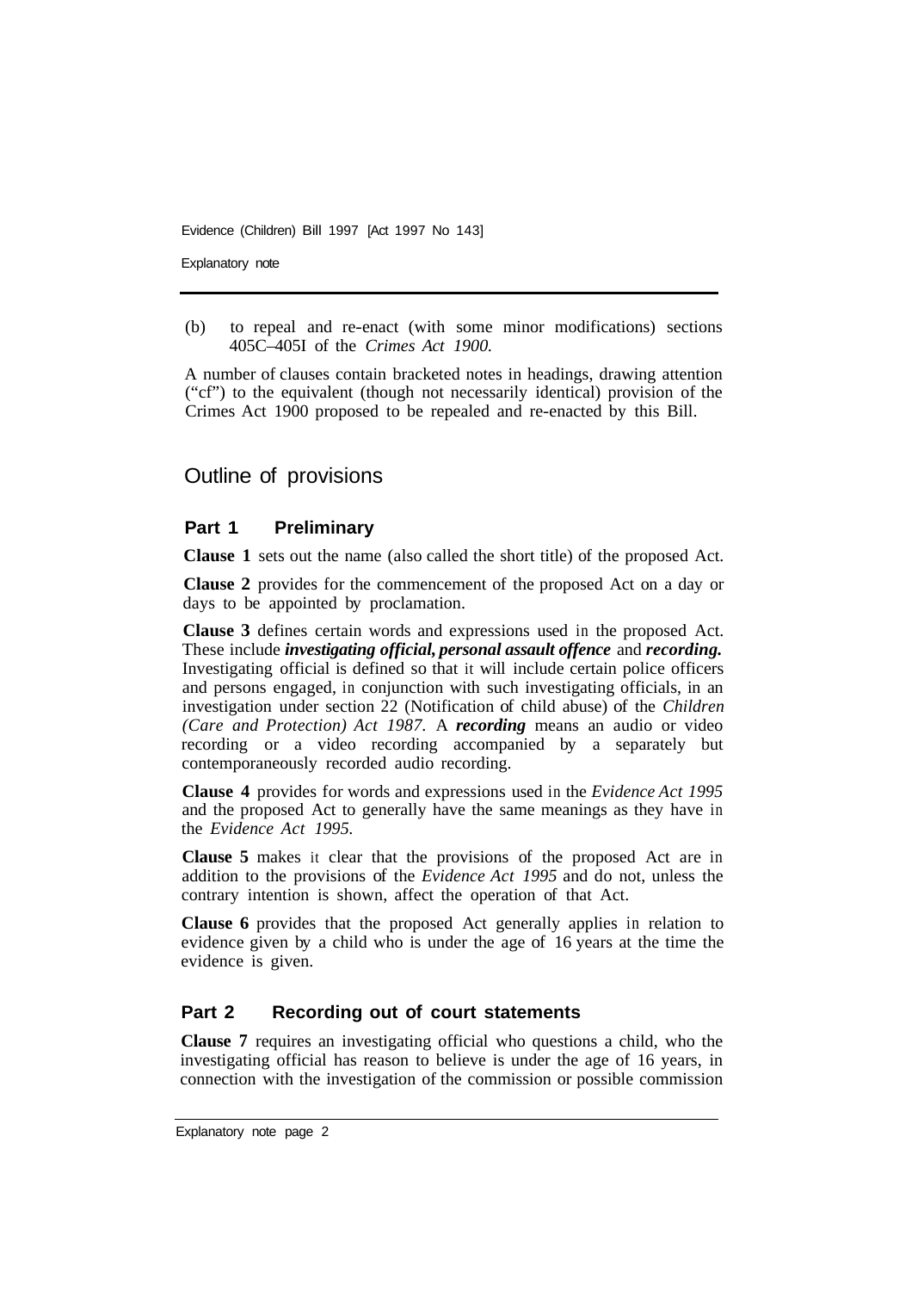Explanatory note

of an offence by the child or any other person to ensure that any representation made by the child in the course of the interview, and that the investigating official considers may be adduced as evidence in a court, is recorded.

#### **Part 3 Giving evidence of children's out of court representations**

Part 3 makes the reforms to the law described in paragraph (a) of the objects of the Bill set out in the Overview of the Bill.

**Clause 8** provides for the proposed Part to apply to evidence of a previous representation of a child made (after the commencement of the Part) in the course of questioning by an investigating official in connection with the investigation of the commission or possible commission of an offence. The expressions *previous representation* and *representation* are defined in the *Evidence Act 1995.* 

*A previous representation* means a representation made otherwise than in the course of giving evidence in the proceeding in which evidence of the representation is sought to be adduced. A *representation* includes (among other things) an express or implied representation (whether oral or in writing) or a representation to be inferred from conduct.

**Clause 9** sets out 3 alternative ways in which a child may give evidence of a previous representation made by the child. A child may give evidence in the form of a recording of the previous representation made in accordance with clause 7, orally in the courtroom or in accordance with alternative arrangements made as referred to in clause 13.

**Clause 10** requires the wishes of a child to be taken into account before a child is called to give evidence of a previous representation to which the proposed Part applies otherwise than in the form of a recording.

**Clause 11** creates a presumption that a child is entitled to give evidence in chief of a previous representation made to an investigating official in the form of a recording made as required by clause 7, regardless of whether the child is the accused person in the proceeding or is giving evidence against the accused person. However, if a child other than an accused person gives such evidence the child must be available for cross-examination or re-examination either orally in the courtroom or in accordance with alternative arrangements made as referred to in clause 13.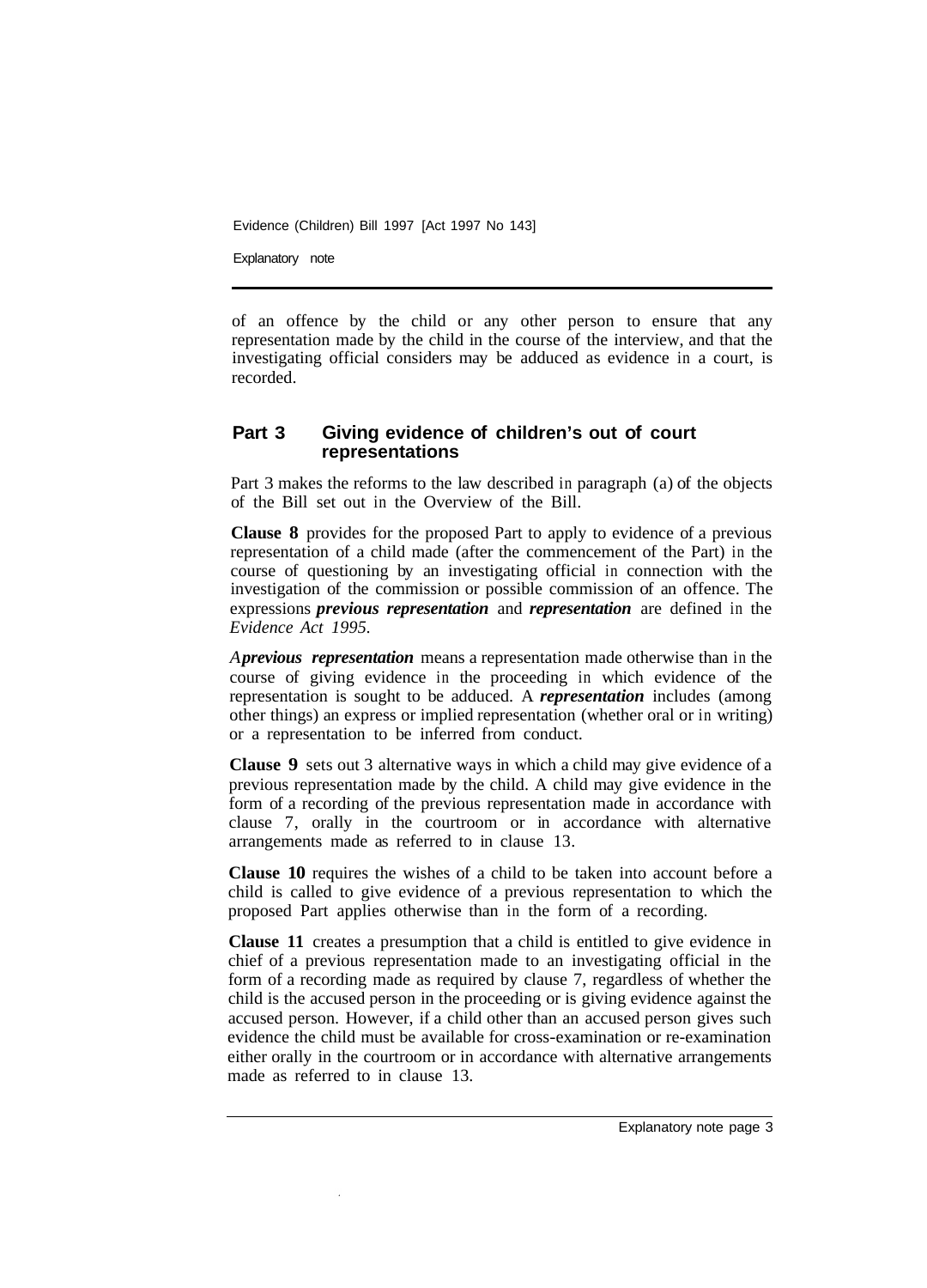Explanatory note

**Clause 12** ensures that the hearsay rule and the opinion rule do not prevent the admission or use of a recording of a child's previous representation. However, if the child is not the accused person in the proceeding, the recording is to be admissible only if it is proved that the accused person and his or her lawyer (if any) were given a reasonable opportunity to listen to, and in the case of a video recording, view, the recording.

**Clause 13** provides for a court to direct that alternative arrangements be made in accordance with Part 4 for the giving of evidence by a child in certain proceedings.

**Clause 14** requires a judge in proceedings in which there is a jury to warn the jury not to draw any inference adverse to the accused or to give the evidence any greater or lesser weight because evidence of a child is given in the form of a recording.

**Clause 15** prevents a child from giving evidence in chief in a proceeding in the form of a recording if the court so orders. A court may make such an order if satisfied that it would not be in the interests of justice for evidence to be given by a recording.

#### **Part 4 Giving of children's evidence by closed-circuit television**

Part 4 re-enacts the provisions (other than sections 405CA, 405FA and 4051) of the *Crimes Act 1900* to be repealed by proposed Schedule 1. (Sections 405CA, 405FA and 405I are re-enacted in proposed Part 5).

**Clause 16** contains definitions of expressions used in the proposed Part.

**Clause 17** states the proceedings to which the proposed Part applies.

**Clause 18** sets out the presumption that the evidence of any child witness is to be given by means of closed-circuit television facilities or other similar technology, regardless of whether or not the child is the victim. Such facilities will not be used if the child witness does not wish to use them, or if the court is satisfied that it is not in the interests of justice for them to be used.

**Clause 19** makes provision for children who are accused persons in proceedings and who give evidence in the court. The court is given the power to order the use of closed-circuit television facilities or other similar technology for the purposes of a child's evidence, but such an order can only be made if the court is satisfied that the child would suffer mental or emotional harm if evidence were given by ordinary means, or that the facts would be better ascertained if evidence were given by means of closed-circuit television facilities or other similar technology.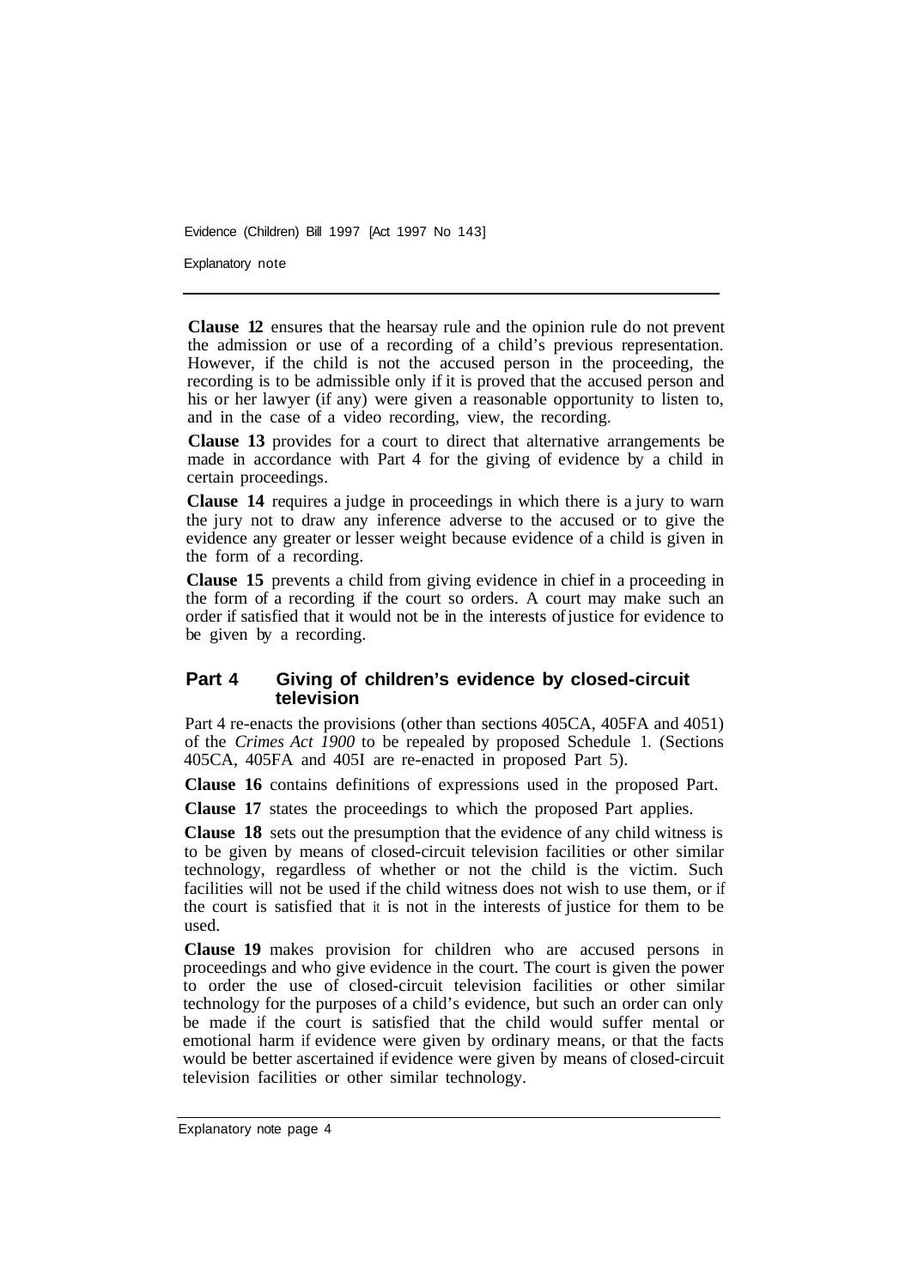Explanatory note

**Clause 20** treats a place outside a court at which a child gives evidence as part of the court and enables the court to order certain persons (such as interpreters and court officials) to be present.

**Clause 21** makes it clear that closed-circuit television facilities and other similar technology used for giving the evidence of a child are not to be used for the giving of identification evidence.

**Clause 22** enables a court to adjourn a proceeding to another place if the place where the court is sitting is not equipped with closed-circuit television facilities.

**Clause 23** provides for closed circuit-television facilities or other similar technology used for giving the evidence of a child to be operated in a manner that enables persons who are interested in the proceedings to see the child (and any person present with the child) on the same or another television monitor.

**Clause 24** requires alternative arrangements to be made when a child entitled or permitted to give evidence by means of closed-circuit television does not do so. Special arrangements may be made to minimise as much as possible the contact between the child and any person or persons, and to minimise the effect of that contact on the child's evidence.

**Clause 25** requires a court to give certain warnings in proceedings in which a child gives evidence by closed-circuit television or by means of any "alternative arrangements" under the proposed Part.

#### **Part 5 Miscellaneous**

**Clause 26** makes it clear that the failure of a child to give evidence in accordance with certain provisions of the proposed Act does not affect the validity of the proceeding or any decision made in connection with the proceeding and that failure of an investigating official to record a previous representation in accordance with clause 7 does not affect the validity of any proceeding in which evidence of the previous representation is given.

**Clause 27** re-enacts section 405CA of the *Crimes Act 1900.* It states that it is an absolute right for all children who give evidence in specified proceedings to have a person of their choice with them. That person may be there to give support, assistance with a language problem or assistance with any difficulty associated with a disability.